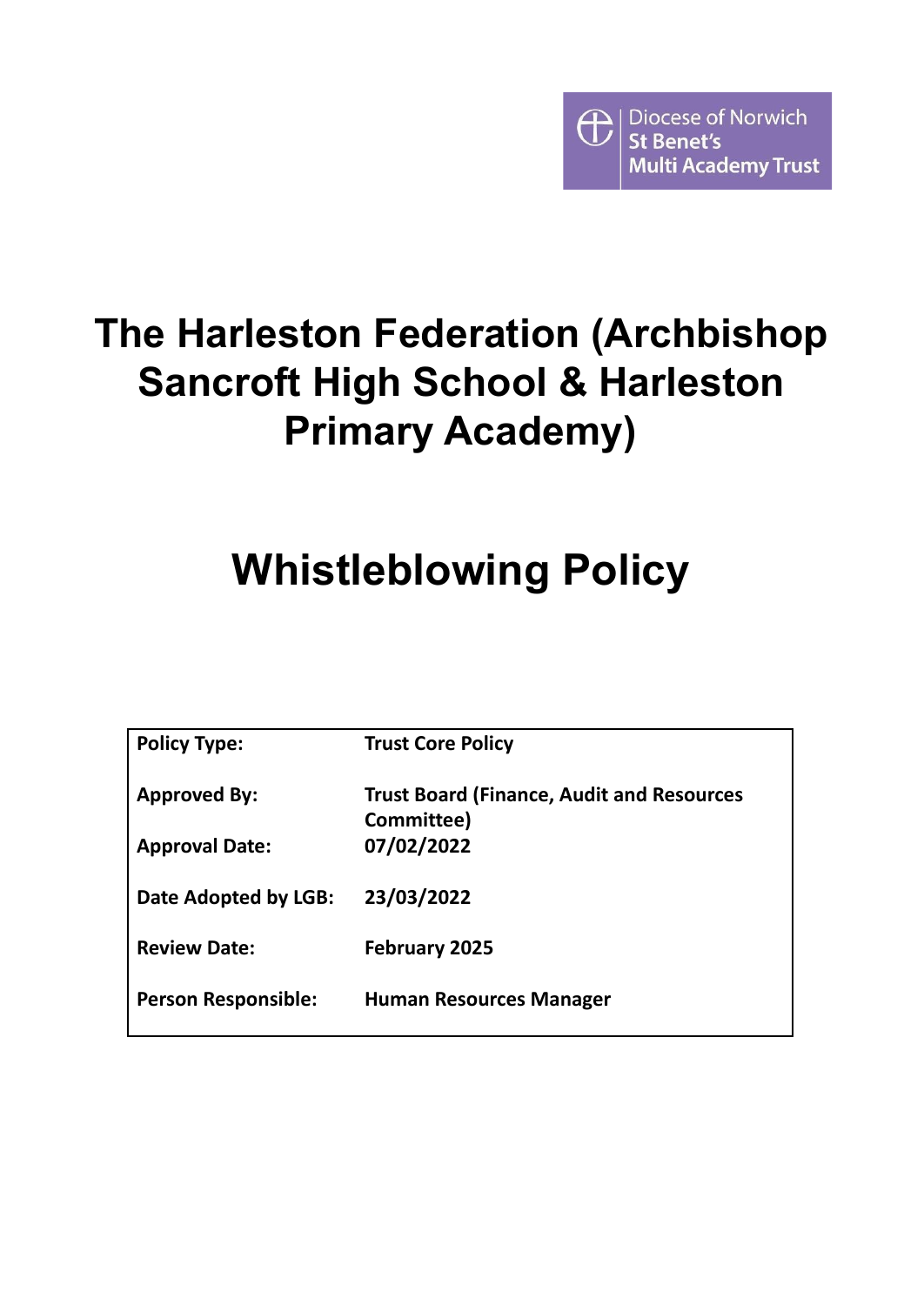## **Summary of Changes**

The model policy has been revised to reflect these changes to the statutory guidance as outlined below.

| Page<br>Ref. | <b>Section</b>                     | <b>Amendment</b>                     | <b>Date</b><br>of<br>Chang<br>e |
|--------------|------------------------------------|--------------------------------------|---------------------------------|
| 5            | How the<br>Academy<br>will respond | Update contact details for LADO      | Feb 19                          |
| 6            | Links to<br>other<br>policies      | Updated list of policies             | Feb 19                          |
|              |                                    | Policy reviewed, no updates required | Feb 22                          |
|              |                                    |                                      |                                 |
|              |                                    |                                      |                                 |
|              |                                    |                                      |                                 |
|              |                                    |                                      |                                 |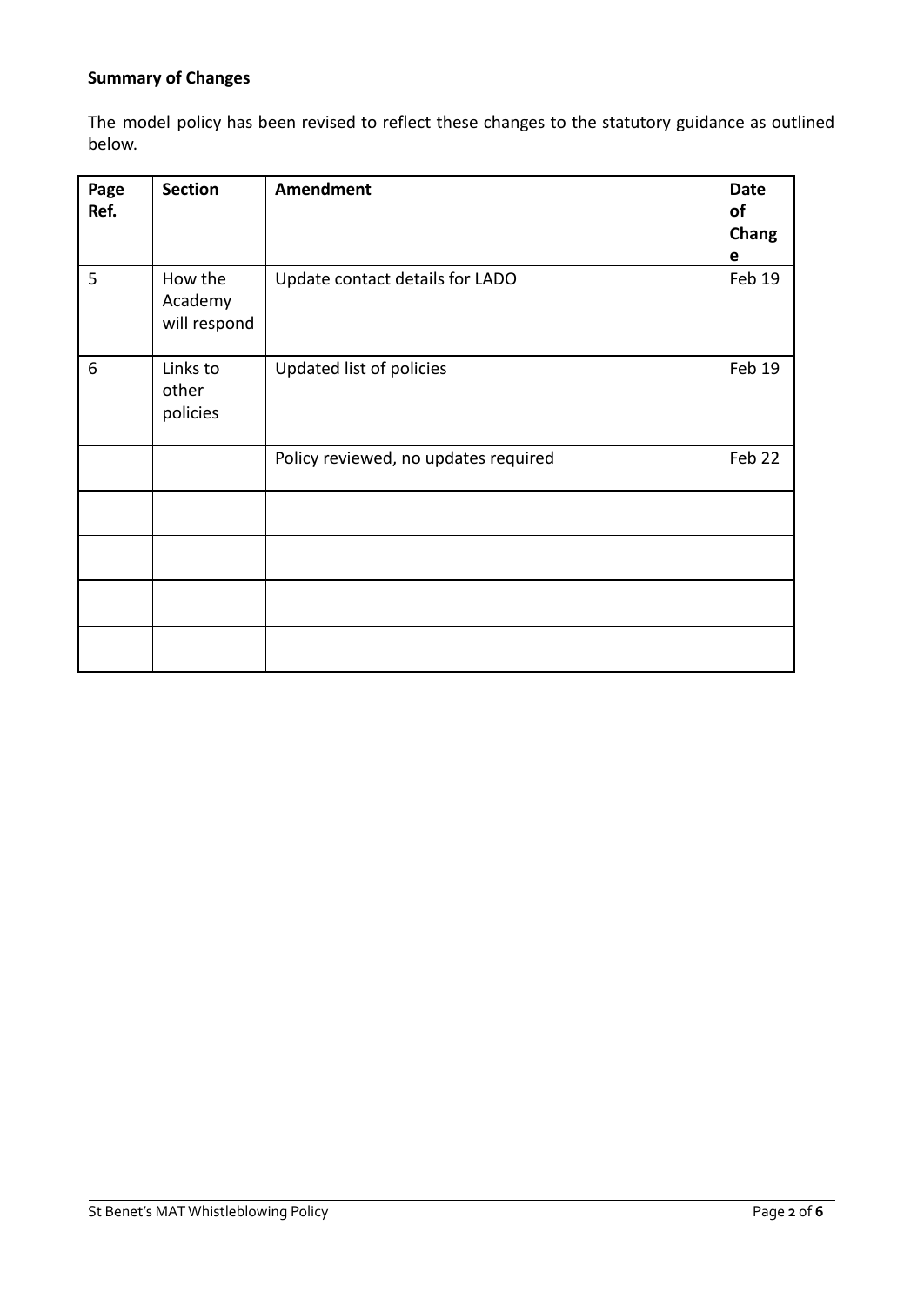#### **Roles and Accountabilities**

The Diocese of Norwich St Benet's Multi Academy Trust is accountable for all policies across its Academies. All policies whether relating to an individual academy or the whole Trust will be written and implemented in line with our ethos and values as articulated in our prospectus. We are committed to the provision of high-quality education in the context of the Christian values of service, thankfulness and humility where individuals are valued, aspirations are high, hope is nurtured and talents released.

A Scheme of Delegation for each academy sets out the responsibilities of the Local Governing Body and Principal / Head Teacher. The Principal / Head Teacher of each academy is responsible for the implementation of all policies of the Academy Trust.

All employees of the Academy Trust are subject to the Trust's policies.

#### **Policy Statement**

Employees are often the first to realise that there may be something seriously wrong within the academy. They may not express their concerns for fear of harassment or victimisation or because by speaking up they may be considered disloyal to their colleagues or the academy. *N.B. Allegations of child abuse against teachers and other staff and volunteers should be dealt with in accordance with Keeping Children Safe in Education statutory guidance for schools and colleges*

The Harleston Federation is committed to the highest possible standards and in line with that commitment and its duties under the terms of the Public Interest Disclosure Act 1998, it will:

- encourage employees and others who have serious concerns about any aspect of the academy's work to voice those concerns;
- recognise that certain cases will have to proceed on a confidential basis;
- enable employees to participate without fear of reprisals;
- enable employees to raise serious concerns within the academy in a constructive and positive way rather than overlook a problem.

#### **Aims and Scope of the Policy**

*The Policy:*

- provides avenues for an employee to raise concerns and receive feedback on any action taken;
- allows employees to take the matter further if they are dissatisfied with the academy's decision;

#### *The Policy does not replace:*

- the academy's complaints procedure:
- its grievance procedure;
- managerial responsibilities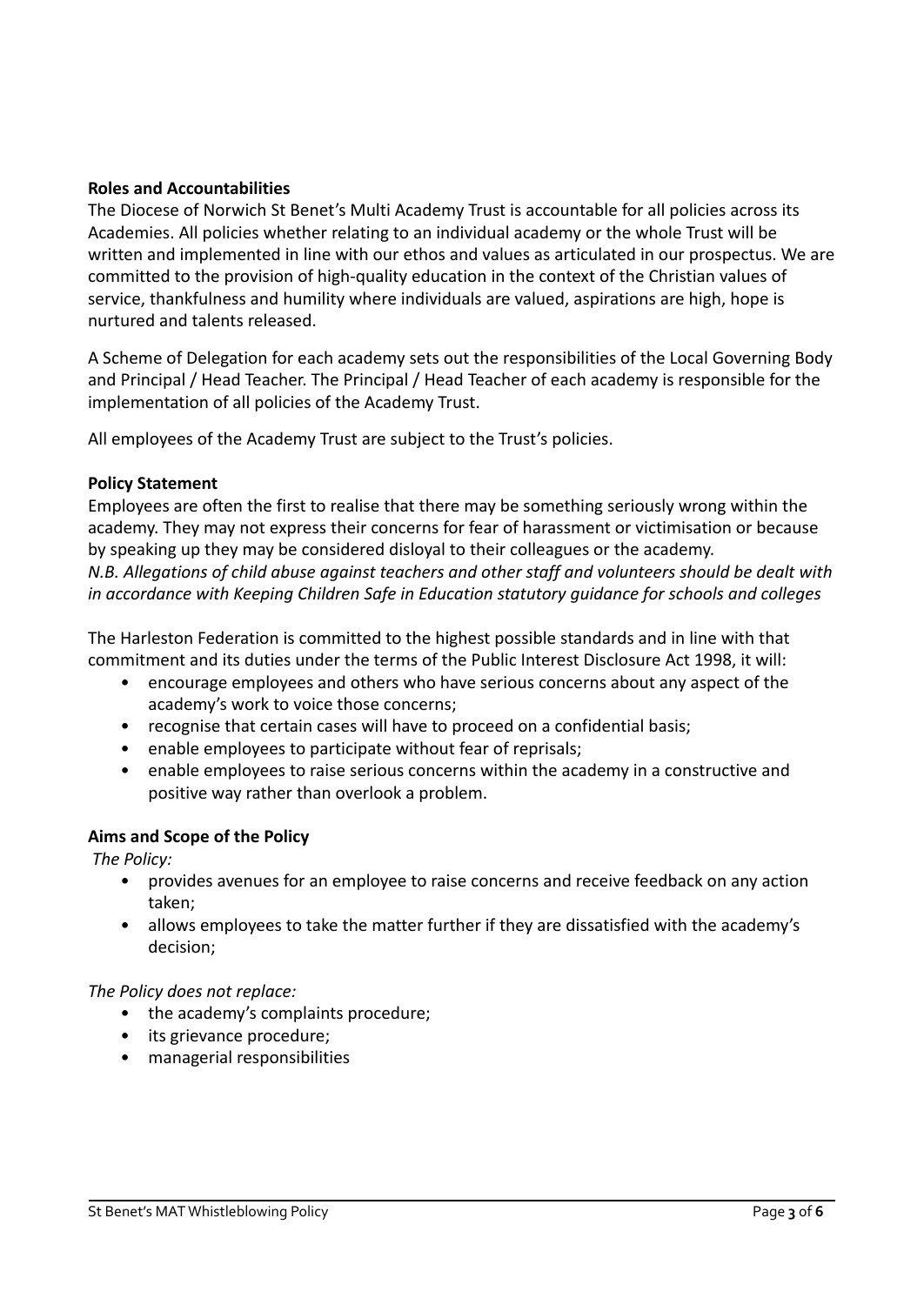*Employees' concerns may be about actions that include:*

- conduct which is an offence or a breach of law;
- disclosures relating to miscarriages of justice;
- health & safety risks to public or employees;
- damage to the environment;
- unauthorised use of public funds;
- possible fraud and corruption;
- breaches of the academy's Financial Regulations, Standing Orders or policies;
- falling below established professional standards or practices;
- improper or unethical conduct

#### **Safeguards**

#### *Harassment or Victimisation*

The academy recognises that the decision to report a concern can be a difficult one to make, not least because of the fear of reprisal from those responsible for malpractice. It will not tolerate harassment or victimisation and will take action to protect an employee when a concern is raised in good faith. (See Bullying, Harassment & Discrimination Policy)

If an employee is the subject of disciplinary or redundancy procedures when they raise their concerns, then those procedures will not automatically be affected. The information provided would be assessed in the light of the new circumstances and a decision taken as to how, if at all, those proceedings should be affected.

#### *Confidentiality*

The Trust will endeavour to protect the identity of an employee who raises a concern. However, as a result of the investigation process a statement may be required, as part of the evidence and this will be seen by all parties. Failure to provide such a statement may mean that further action cannot be taken by the Governing Body to address the concern and in some circumstances, the Governing Body may have to disclose the identity of the employee without their consent, although this will be discussed with the employee first

#### *Anonymous Allegations*

Employees are encouraged to put their name to an allegation. Concerns expressed anonymously are much less powerful, but they will be considered at the discretion of the academy. The key factors to be taken into account in these circumstances will be the:

- seriousness of the issues raised;
- credibility of the concern and likelihood of confirming the allegation.

#### *Malicious or Vexatious Allegations*

When an allegation is made in good faith, but is not confirmed by the investigation, no action will be taken against the employee voicing the concern. If, however, an employee makes a malicious or vexatious allegation, disciplinary action may be taken against that employee may be the subject of consideration under the provisions of the academy complaints policy.

#### *Unfounded Allegations*

The employee who raises the concern will be informed that the Local Governing Body deems the matter to be concluded and that it should not be raised again unless new evidence becomes available

#### **Procedure**

*Contact Officers :-*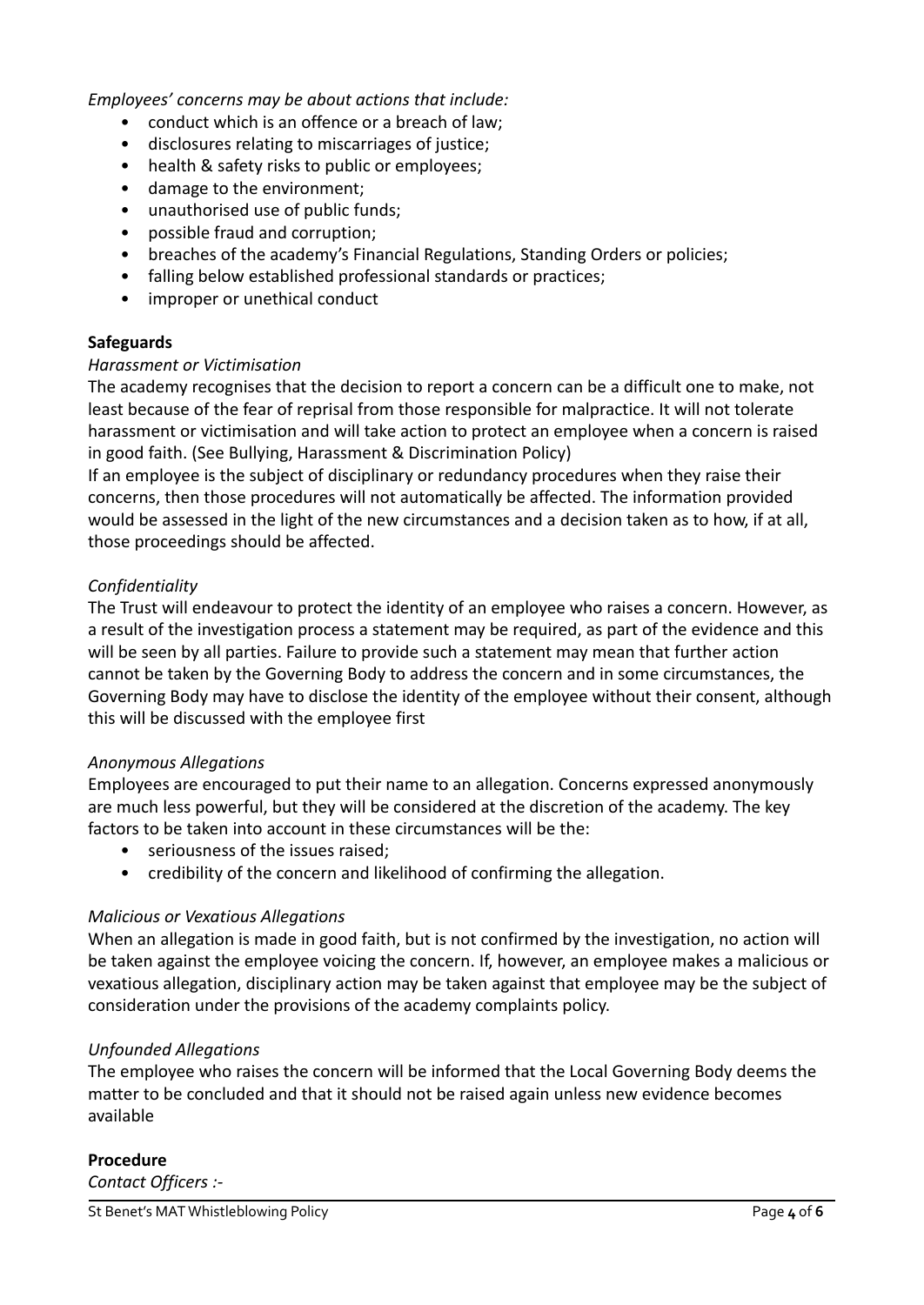Employees should initially raise concerns with:

- a) Their Line Manager (in the case of the Headteacher this would be the Chair of Governors). However, this does depend on the seriousness and sensitivity of the issues involved and who is thought to be involved in the matter that concerns them. If the matter is more serious, then any of the following officers should be contacted
- b) Their Head of Department
- c) The Headteacher (if the issue is with the Chair of Governors or member of the Local Governing Body)
- d) The Chair of Governors (if the issue is with the Headteacher)

If an employee is contemplating raising a concern under the Whistleblowing policy they may wish to discuss with their Trade Union or professional adviser in the first instance. It is important that all staff and volunteers feel able to raise concerns about poor or unsafe practice and such concerns are addressed sensitively in accordance with agreed whistle-blowing procedures including raising awareness of NSPCC Whistle-blowing helpline 0800 028 0285; Where there are local specific procedures (e.g. Social Services procedures) then these local specific procedures will apply. (See Safeguarding Policy)

Concerns are better raised in writing and should incorporate relevant information about specific incidents. The background and history of the concern including names, dates and places where possible and the reason why employees are particularly concerned about certain situations should also be provided. If an employee is unable to express their concerns in writing, then they can contact the appropriate officer by telephone or arrange to meet them.

The earlier a concern is expressed the easier it will be to take appropriate action.

Although employees are not expected to prove the validity of an allegation, they will need to demonstrate to the appropriate officer contacted that there are sufficient grounds for raising the concern.

#### **How the Academy Will Respond**

The action taken by the academy will depend on the nature of the concern. The matters raised may be:

- Resolved without the need for investigation
- Investigated internally;
- Referred to the police / social services / The LADO (Local Area Designated Officer ) [Norfolk](http://www.norfolklscb.org/wp-content/uploads/2015/04/LADO-Guidance-on-Allegations-Against-Persons-who-work-with-Children-Safer-Version.docx) [Suffolk](https://www.suffolkscb.org.uk/assets/Working-with-Children/How-to-Make-a-Referral/LSCB-LADO-Leaflet-2017.pdf)
- Referred to the Diocese of Norwich St Benet's MAT Chief Executive Officer
- Referred to the External Auditor; or
- Form the subject of an independent inquiry.

In order to protect individuals and the academy, initial enquiries will be made to decide whether an investigation is appropriate and, if so, what form it should take. Concerns or allegations, which fall under the scope of specific procedures (e.g. Social Services), will be referred for consideration under those procedures.

As soon as possible after a concern has been raised the academy will write to the employee concerned to acknowledge the issue that has been raised and to indicate the future course of action.